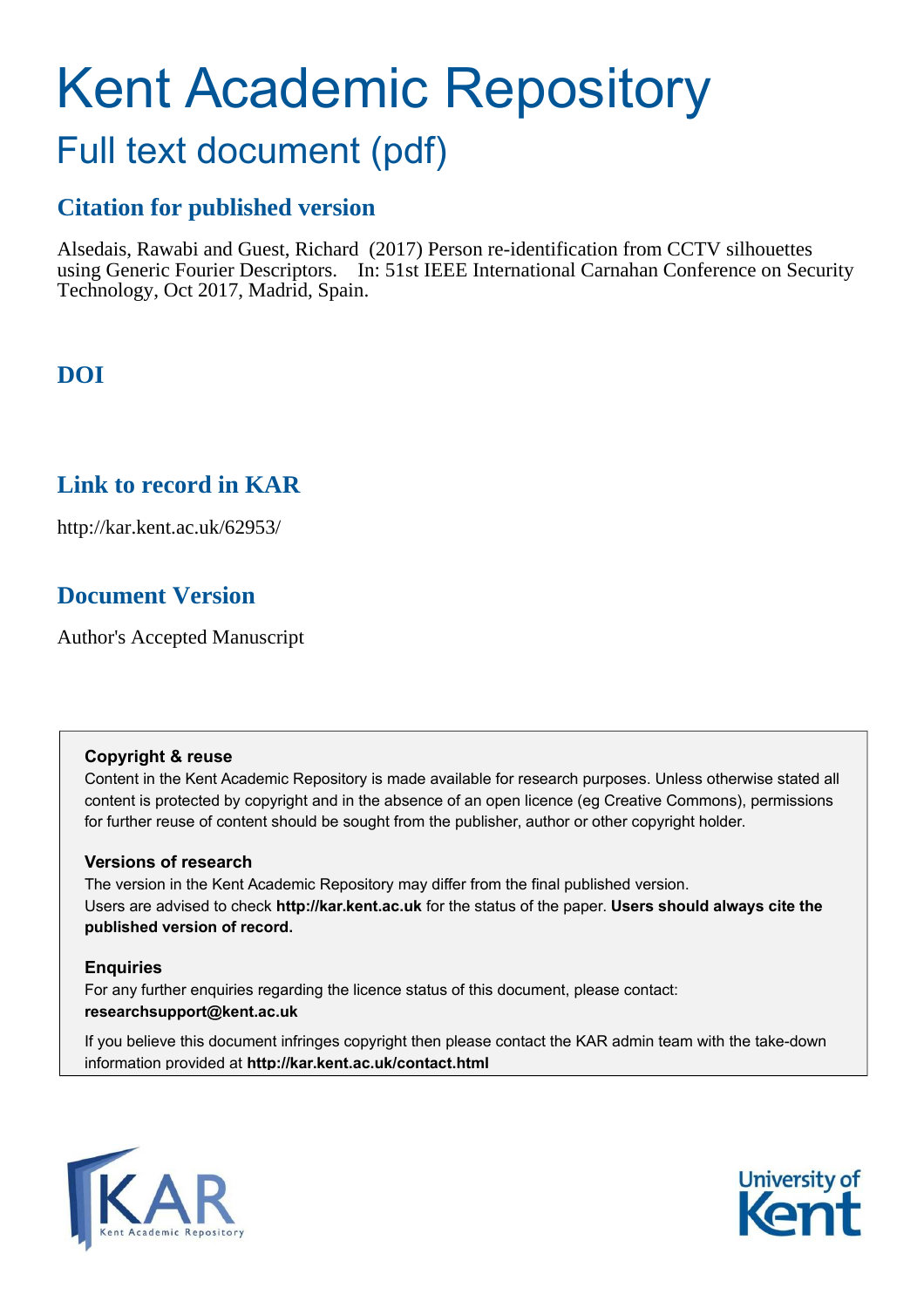## Person re-identification from CCTV silhouettes using Generic Fourier Descriptors

Rawabi Alsedais Engineering and Digital Arts University of Kent Canterbury, Kent, UK raaa3@kent.ac.uk

**Abstract—Person re-identification in public areas (such as airports, train stations and shopping malls) has recently received increased attention from computer vision researchers due, in part, to the demand for enhanced levels of security. Reidentifying subjects within non-overlapped camera networks can be considered as a challenging task. Illumination changes in different scenes, variations in camera resolutions, field of view and human natural motion are the key obstacles to accurate implementation. This study assesses the use of Generic Fourier Shape Descriptor (GFD) on person silhouettes for reidentification and further established which sections of a subject's silhouette is able to deliver optimum performance. Human silhouettes of 90 subjects from the CASIA dataset walking 0° and 90° to a fixed CCTV camera were used for the purpose of re-identification. Each subject's video sequence comprised between 10 and 50 frames. For both views, silhouettes were segmented into eight algorithmically defined areas: head and neck, shoulders, upper 50%, lower 50%, upper 15%, middle 35%, lower 40% and whole body. A GFD was used independently on each segment at each angle. After extracting the GFD feature for each frame, a linear discriminant analysis (LDA) classifier was used to investigate re-identification accuracy rate, where 50% of each subject's frames were training and the other 50% were testing. The results show that 97% identification accuracy rate at the 10th rank is achieved by using GFD on the upper 50% segment of the human silhouette front (0°) side. From 90° images, using GFD on the upper 15% silhouette segment was almost 98% accuracy rate at the 10th rank. This study illustrates which segments** 

**Keywords***—* **Computer Vision, Generic Fourier Descriptor, Biometric re-identification, Silhouette.** 

#### I. INTRODUCTION

Person re-identification (re-id) in public areas (such as airports, train stations and shopping malls) is increasingly receiving attention from computer vision researchers towards enhancing the security levels. Installing camera networks (or CCTV) within non-overlapped field of view provides enhanced coverage for re-identifying subjects. These cameras provide enormous amount of records that are manually monitored by enforcement officers. As human monitoring is error prone, automated analysis of these videos might improve the surveillance quality.

Person re-id task is mainly manipulated by extracting features from subjects exist in the scene. There are various methods that extract features, however, the most common are

Richard Guest Engineering and Digital Arts University of Kent Canterbury, Kent, UK R.M.Guest@kent.ac.uk

by neural network methods. For instance, [1] used convolutional neural network (CNN) technique to extract feature vectors from subjects frames and videos in public areas for the task of person re-id. Evaluating the approach on three public datasets showed that CNN method is effective for person re-id. The other features extraction approach is appearance-model based techniques, which is widely studied problem, most recently in [2][3]. Subject appearance includes soft biometrics such as clothing type and colour [4], age [5] and gender [6]. Furthermore, features extracted from the body shape are considered as appearance model features, such as height [7]. Shape descriptors are additionally used as appearance model techniques to represent the content of the shape within an image. These descriptors are manly categorized into two types: boundaries-based shape descriptors and region-based shape descriptors.

Boundary-based shape descriptors are solely rely on representing the information of the points existing in the contour of the shape, which means that the inner content is not captured. Common boundaries-based shape descriptors are Fourier descriptor [8], curvature scale space [9], and wavelet descriptor [10].

Region-based shape descriptors are able to describe the interior properties of the shape within image as well as the boundaries points information. Therefore, region-based techniques can be applied on further applications contrasting to boundaries-based shape descriptors. Region-based descriptors include Zernike moments [11], and Generic Fourier descriptor (GFD) [8] described in the methodology section. Such feature extraction methods can be applied on the entire body shape or on part of it. On this assumption, shape segmentation techniques are required.

A human body segmentation approach has been used in different modalities. For instance, [12] segmented human silhouette horizontally into three parts for gait recognition. Such segmentation allowed investigation the lower part of the body (leg movement). The results showed that significant gait recognition performance is achieved with this segmentation. Moreover, [13] segmented the body into head, torso and legs to extract the colour of each part for authentication purposes. This was performed by finding the colour difference at the neck and the waist. This approach was used to support traditional biometrics, and it showed improvements to the authentication procedure. In this paper, the human silhouette is segmented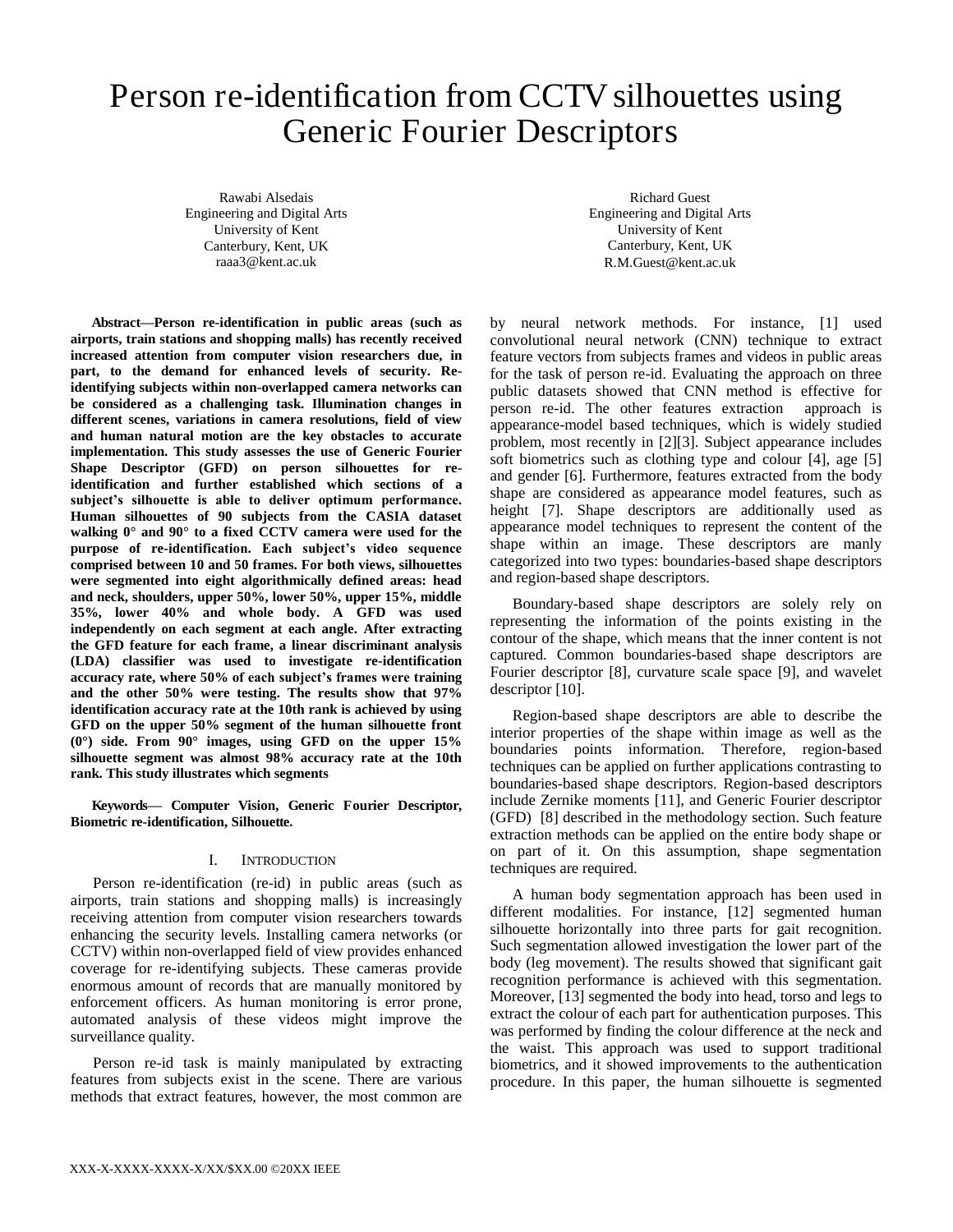into eight parts. The GFD is then implemented on each segment for features extraction for the task of person re-id.

#### II. METHEDOLOGY

#### A. Dataset

The CASIA dataset [14], Dataset B, was used in this experiment, which was captured by National Laboratory of Pattern Recognition, Institute of Automation, The Chinese Academy of Sciences 2006. It includes video recording of 124 subjects that was captured in an indoor environment. Subject's movement is captured from 11 angles. In this experiment, angle 0° and 90° were chosen for analysing, because they differentially represent the views of a walking person. This aids investigating the reliable parts of the body for the task of person re-id in public areas. In 0° frames, the subjects were walking towards a fixed camera. While in 90° frames the videos showed a walking motion 90° to the camera, where the subject walk right to left.

The CASIA dataset provides the corresponding foreground records for every video sequence. Silhouettes are in the PNG format with size of 320x240. We, in addition, pick 82 subjects from the first view  $0^{\circ}$  and 88 subjects from the second view 90°, each of which has between 10 and 50 silhouette frames. The reason behind this selection is to nominate subjects where their corresponding silhouette frames are clear from noise and corruption.

#### B. Automated Segmentation

The CASIA dataset silhouettes from two different views 0° and 90° were algorithmically segmented. The procedure of the segmentation was as follow: we surrounded the silhouette with the smallest bounding box, where the horizontal and vertical sides of the bounding box represent  $x$  and  $y$  axis of the image respectively. That means the size of the bounding boxes are different depending on the silhouettes size. Then, we segmented the silhouettes in eight different ways. These segments were chosen to represent different part of a human body in motion, so that we can investigate which of them deliver reliable re-id data.

 Segments height measured based on the vertical axis of the bounding box  $y$ . Segments are head  $\&$  neck, shoulders, upper half, lower half, upper quarter, middle 35%, lower 40% and whole silhouette.

To automate the segmentation over the dataset frames, we define these segments using the language of mathematical morphology [15]. The top segments (i.e. head  $&$  neck, upper half, upper quarter) are segmented as:

$$
I(x,y) = \begin{cases} (x,y)|x_c - \frac{w}{2} \le x \le \frac{w}{2}, \\ y_c + \frac{h}{2} \le y \le y_c + \frac{h}{2} - h\epsilon_1 \end{cases}
$$
 (1)

Where  $I(x, y)$  is the bounding box frame with width w and height h. Its centre is  $(x_c, y_c)$  and it can be computed as:

$$
(x_c, y_c) = \left(\frac{w}{2}, \frac{h}{2}\right) \tag{2}
$$

The middle segments, which include shoulders and middle 35%, are computed as follow:

$$
I(x,y) = \begin{cases} (x,y)|x_c - \frac{w}{2} \le x \le \frac{w}{2}, \\ y_c + \frac{h}{2} - h\epsilon_1 < y \le y_c + \frac{h}{2} - h(\epsilon_1 + \epsilon_2) \end{cases} \tag{3}
$$

The bottom segments are lower half and lower 40% and they can be extracted as follow:

$$
I(x,y) = \begin{cases} (x,y)|x_c - \frac{w}{2} \le x \le \frac{w}{2}, \\ y_c + \frac{h}{2} - h(\epsilon_1 + \epsilon_2) < y \le y_c - \frac{h}{2} \end{cases} \tag{4}
$$

 $\epsilon_1$  and  $\epsilon_2$  are constants that can determine the height of each segment to the entire bounding box.

Table 1 shows samples of each segment from both angles (0° and 90°). Furthermore, it describes the location of the segments in respect to the bounding box. For each segment, there is a fixed percentage (or height). The reason behind these specification associated to each segment is to precisely cover certain areas stability of the body in motion. For example, in the upper half (and lower half), the hand is included but, in the upper quarter (and lower 40%), the hand is excluded. In these cases, we can investigate how hand movement influence the reid task.

#### C. Feature Extraction

Figure 1 shows the framework followed in this experiment. After obtaining the eight segments, a feature vector for each segment are extracted by applying GFD [8]. This descriptor extracts the properties on the contour and the region of the silhouette. GFD is used in this experiment because it outperforms common shape descriptors [8]. It also generates a fixed length features vector. This helps towards avoiding preprocessing in the classification stage, where a fixed length features vector is required. This section describes how GFD was calculated.

The regional-based technique GFD extracts a spectral feature in the frequency domain to produce the feature vectors. First, the image is converted from Cartesian space to 2D rectangular image in polar space. The polar coordinates  $(r, \theta)$ can be extracted from Cartesian co-ordinates  $(x, y)$  as:

$$
r = \sqrt{(x - x_c)^2 + (y - y_c)^2}
$$
 (5)

$$
\theta = \arctan\left(\frac{y - y_c}{x - y_c}\right) \tag{6}
$$

Where  $(x_c, y_c)$  is the centroid of the foreground image. A 2D Discrete Fourier transform (DFT) is then applied on the polar images to extract Fourier coefficients which are used to create the feature vector that measures the similarity and represent the shape.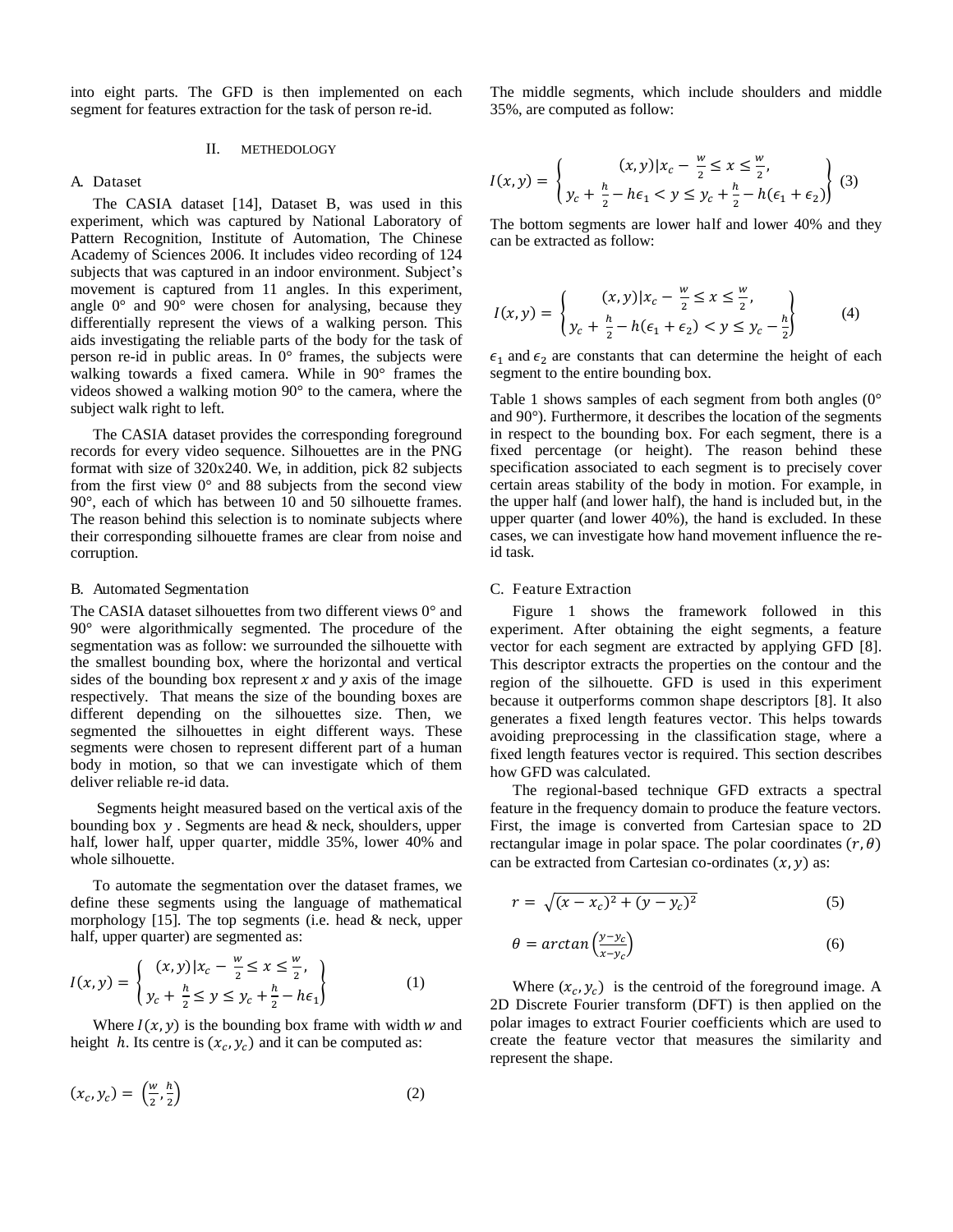Table 1: Silhouette Segmentation

| <b>Segment Name</b> | Segment<br>Height | <b>Segment Description</b>                                                                                                                                                                                                         | Angle $0^\circ$ | Angle 90° |
|---------------------|-------------------|------------------------------------------------------------------------------------------------------------------------------------------------------------------------------------------------------------------------------------|-----------------|-----------|
| Head and neck       | 15%               | Head and neck motion is<br>contained in this segment. It<br>represents the top 15% of<br>the bounding box.                                                                                                                         |                 |           |
| Shoulders           | 14%               | It only comprises the<br>shoulders motion of the<br>body, which is 14% of the<br>body starting after the head<br>and neck segment.                                                                                                 |                 |           |
| Upper half          | 50%               | Represents the arms and<br>major hands movement of<br>body. It locates at the top<br>50% of the bounding box.                                                                                                                      |                 |           |
| Lower half          | 50%               | Shows the motion in the<br>lower half of the body,<br>which represent the lowest<br>50% of the bounding box.                                                                                                                       |                 |           |
| Upper quarter       | 25%               | Represents the combination<br>of two segments, head and<br>neck segment and shoulders<br>segment, which takes place<br>at the top 25% of the<br>bounding box.                                                                      |                 |           |
| Middle              | 35%               | Represents the movement in<br>the middle part of the body,<br>excluding the head, neck,<br>shoulders and legs motion.<br>This segment is 35% of the<br>bounding box that starts<br>after the shoulders, head and<br>neck segments. |                 |           |
| Lower               | 40%               | Represents legs movement<br>of the body excluding hands<br>and arms movements. It<br>locates at the lowest 40% of<br>the bounding box.                                                                                             |                 |           |
| <b>Body</b>         | 100%              | The complete bounding box<br>covers the entire body<br>motion.                                                                                                                                                                     |                 |           |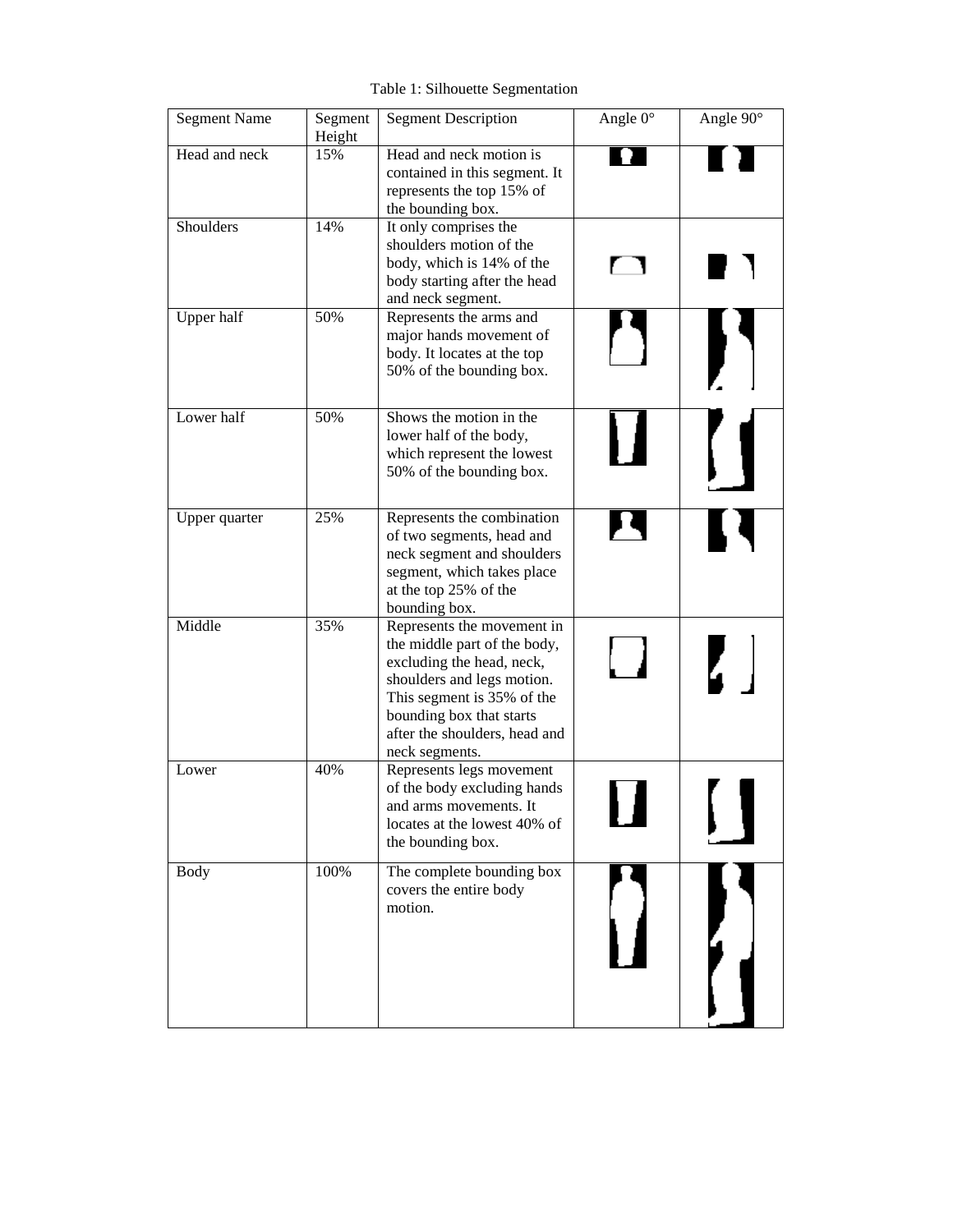

Figure 1: Experimental Framework

$$
PF(\rho,\tau) = \sum_{r} \sum_{\theta} f(r,\theta) exp^{-j2\pi (\frac{r}{R}\rho + \frac{\theta}{T}\tau)}
$$
(7)

Where  $R$  is the radial resolution and  $T$  is the angular frequency. Then, for each segment, the generated feature vector is represented as followed:

$$
GFD = \left(\frac{PF(0,1)}{PF(0,0)}, \dots, \frac{PF(0,T-1)}{PF(0,0)}, \dots, \frac{PF(0,1)}{PF(0,0)}, \dots, \frac{PF(R-1,T-1)}{PF(0,0)}\right)
$$

#### D. Classification

A linear discriminant analysis (LDA) classifier [16] was applied to each image segment type individually. A separate GFD feature vector is extracted for each frame. For a particular segment type, the vectors are split into two groups: an input set (test) and watch list (training). Each set is randomly assigned a 50% of the features vectors of each subject. After training the LDA on the input set, the error rate is then computed by testing the input set against the watch list.

The value of each rank was computed as follow: 1) a matrix of  $n \times m$  (where *n* is the number of GFD samples in test set and  $m$  equals to the number of the samples in the training set) is obtained. 2) This matrix contains the similarity scores of each sample in the test set against each sample in the training set. 3) The values (scores) in each column of the matrix is then sorted in descending order.

The number of the GFD samples for each class varies between 10 and 50 based on the number of the frames available for each subject in the dataset. In order to obtain the ranks, each cumulative distance score per class in the training set is divided by number of training GFDs for that subject.

#### III. EXPERIMENTAL RESULTS

The re-id accuracy rate results are stated using the Cumulative Match Characteristic curves (CMC). The CMC curves report the re-id accuracy rates achieved at every rank (the number of the ranks equal the number of candidates). Rank 1, for example, plots the percentage of the correct matches in the test set against the training test. Rank 10 refers to the percentage of the correct matches in the test set against the training set among the first 10 candidates.

Figure 2 and 3 show the resulting CMC curves of  $0^{\circ}$  and 90° angles respectively of the 8 human silhouette segments. The CMC curves revealed significant findings. Although the difference between the silhouettes was undistinguishable, GFD was able to extract discriminative features for each subject in the dataset based on certain segments.

#### A. 0° Angle

The most stable segment of a body in motion from the front is the upper half. Figure 2 shows that this segment outperforms all other parts with a  $10<sup>th</sup>$  rank match 97.55%. The logical explanation of this result is that removing the segment with the most movement, which is the lower part of the body, increased the overall stability.

The whole body and upper quarter segments occupy the second and third position respectively. As shown in figure 2, these segments are close to the upper half. Leg movement prevent the whole-body segment increasing the shape's reliability to deliver stable data. The *upper quarter's* segment has a physically smaller size compared with the upper half and whole-body segments, which reduces the amount of the extracted features. Therefore, the upper quarter is only 95.7% in the  $10<sup>th</sup>$  rank.

The middle 35%, with the head, neck, and shoulders segments attain  $10<sup>th</sup>$  rank match with approximate 82%. Compared to the upper half, these three segments are much smaller in size, which cause fewer features to be extracted. Lower half and lower 40% segments achieve weak results due to the strong leg movements.

#### B. 90° Angle

 The 90° angle showed that the most stable parts of the body are different from the  $0^{\circ}$  angle. The upper quarter segment outperforms other segments in the 90° side with a 98%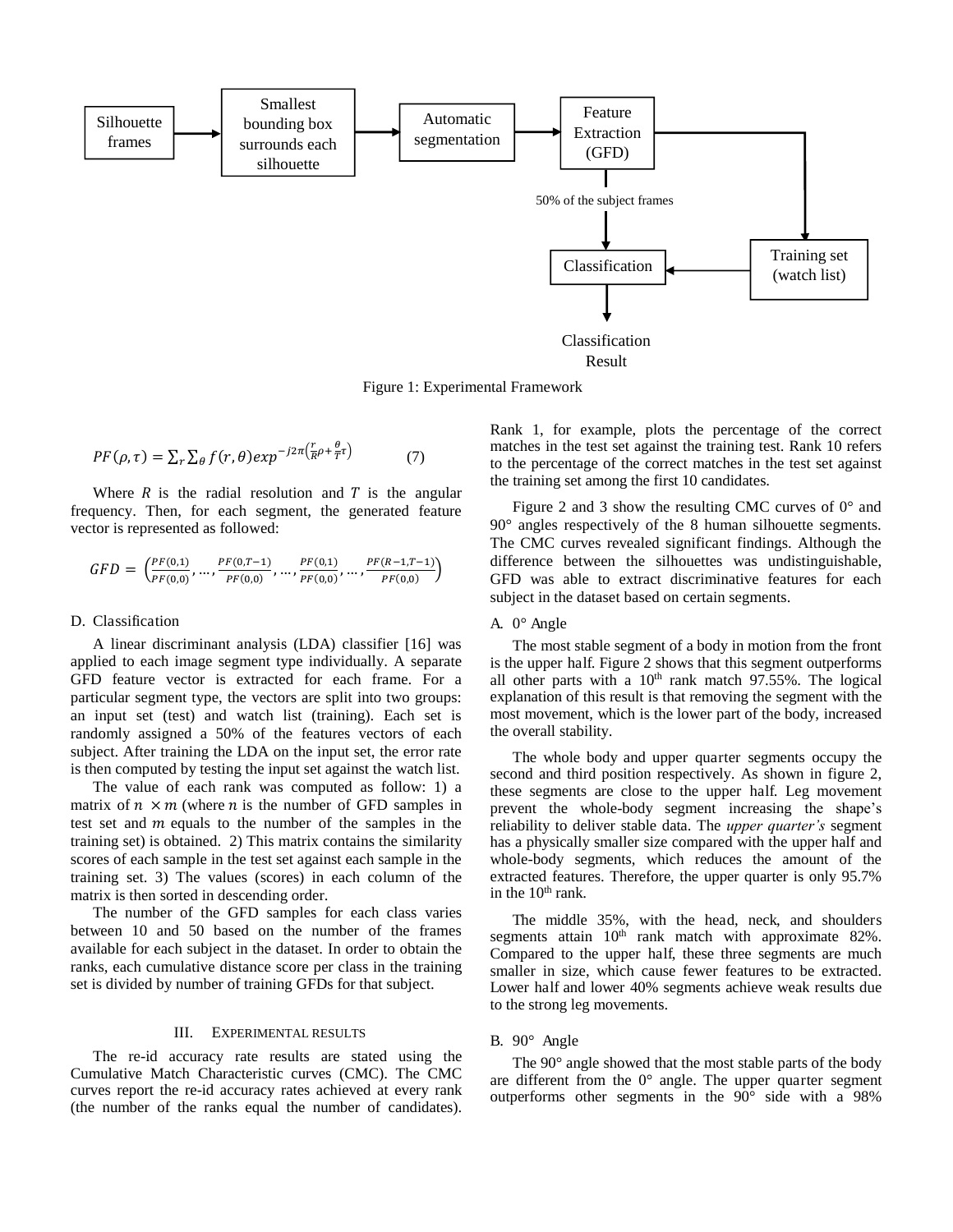

Figure 2: CMC curves showing the most stable segment of the human body from a 0° angle

accuracy rate, in the 10th rank. The upper half and head and neck overlap in the second position with a 95.7% accuracy rate. Regarding the middle 35%, the lower half and lower 40% parts represent weak results, as they involve comprehensive movements of the body.

#### IV. CONCLUSION

 Person re-identification in public areas within nonoverlapped camera networks can be considered as a challenging task. The purpose beyond this study was to investigate the part of a walking person sequence that produces the most reliable re-identification data. GFD was able to extract discriminative features on certain body segments. These features were then tested using LDA classifier. The result shows that upper half segment outperformed other parts from front side of the subject (angle 0°). However, the upper quarter segment was the most stable part of human silhouette from angle 90°.

 This experiment proves that exploiting the silhouettes in performing person re-id overcomes many obstacles that negatively affected the performance, such as illumination changes, variations in camera resolutions, field of view and human natural motion.

Further studies will explore these results from a wider set of view positions and will facilitate the construction of a unique signature of each person monitored by CCTV for the purposes of re-identification.

#### ACKNOWLEDGMENT

This work has been co-funded by the Ministry of Saudi Arabia, King Faisal University.

#### **REFERENCES**

[1] D. Zhang, W. Wu, H. Cheng, R. Zhang, Z. Dong, and Z. Cai, "Image-to-Video Person Re-Identification with Temporally Memorized Similarity Learning," IEEE



Figure 3: CMC curves showing the most stable segment of the human body from a 90° angle

Trans. Circuits Syst. Video Technol., vol. XX, no. XX, pp. 1–1, 2017.

- [2] M. S. Nixon, P. L. Correia, K. Nasrollahi, T. B. Moeslund, A. Hadid, and M. Tistarelli, "On soft biometrics," Pattern Recognit. Lett., vol. 68, pp. 218– 230, 2015.
- [3] A. Dantcheva, P. Elia, and A. Ross, "What else does your biometric data reveal? A survey on soft biometrics," IEEE Trans. Inf. Forensics Secur., vol. 6013, no. c, pp. 1–1, 2015.
- [4] E. S. Jaha and M. S. Nixon, "From Clothing to Identity: Manual and Automatic Soft Biometrics," IEEE Trans. Inf. Forensics Secur., vol. 11, no. 10, pp. 2377–2390, 2016.
- [5] Yongxin Ge, Jiwen Lu, Xin Feng, and Dan Yang, "Body-based human age estimation at a distance," in 2013 IEEE International Conference on Multimedia and Expo Workshops (ICMEW), 2013, pp. 1–4.
- [6] M. Collins, J. Zhang, P. Miller, and H. Wang, "Full body image feature representations for gender profiling," 2009 IEEE 12th Int. Conf. Comput. Vis. Work. ICCV Work. 2009, pp. 1235–1242, 2009.
- [7] N. Ramstrand, S. Ramstrand, P. Brolund, K. Norell, and P. Bergstrom, "Relative effects of posture and activity on human height estimation from surveillance footage," Forensic Sci. Int., vol. 212, no. 1–3, pp. 27– 31, 2011.
- [8] D. Zhang and G. Lu, "Shape-based image retrieval using generic Fourier descriptor," Signal Process. Image Commun., vol. 17, no. 10, pp. 825–848, Nov. 2002.
- [9] A. Mackworth, "Scale-Based Description and Recognition of Planar Curves and Two-Dimensional Shapes," no. 1, 1986.
- [10] Q. M. Tieng and W. W. Boles, "Recognition of 2D object contours using the wavelet transform zerocrossing representation," IEEE Trans. Pattern Anal. Mach. Intell., vol. 19, no. 8, pp. 910–916, 1997.
- [11] C.-H. Teh and R. T. Chin, "On image analysis by the